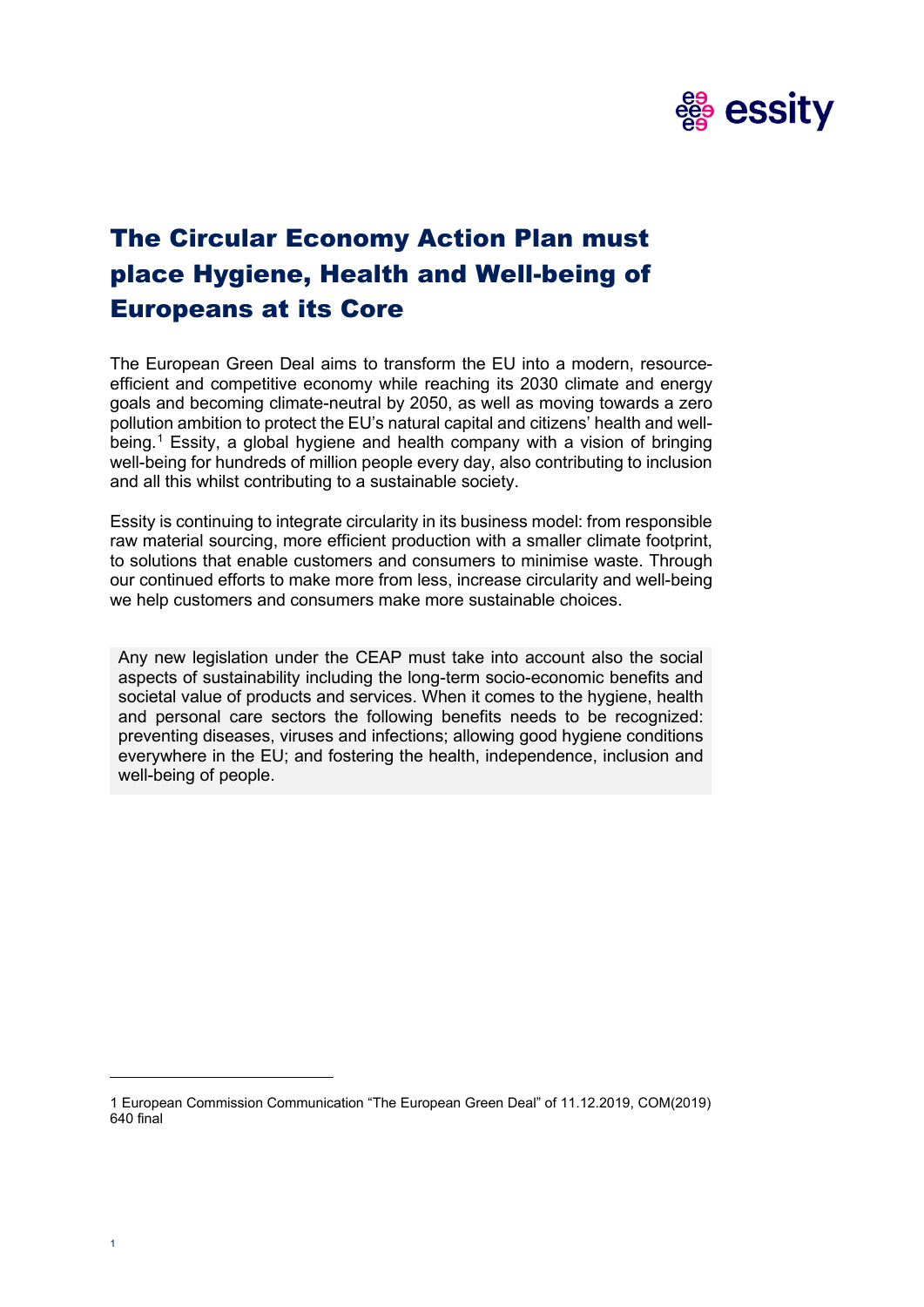

# Our Requests at a Glance

# A Sustainable Product Policy

One-size fits all solutions should be avoided. Material, products and services must have different requirements depending on their function and usage and should be based on Life Cycle Assessments (LCAs).

We believe the European Commission should

- $\circ$  take account of Life Cycle Perspective, based on ISO1440-series and already developed category rules for personal care and tissue products. This will support a sound European PEF methodology.
- o co-ordinate the work in developing an EU-wide PEF product group and sectorspecific rules, in close collaboration with stakeholders, such as industry actors, public authorities, academia and NGOs.

# Consumer Empowerment in the Green Transition

The multiplication of labels should not come at the expense of brand and product information that companies need to communicate (i.e. brand recognition, conditions of use and own good practice).

On-pack labelling or marking requirements should be proportionate to packaging size and take into the position of label on the product.

We believe the European Commission should:

- o support the development of digital product information as an alternative to packaging labelling;
- $\circ$  encourage and support the adoption of nudge policies to bring about positive changes in consumer behaviour based on the Commission's own study on behavioural economics; and
- o develop together with the Industry a European Product Database for Paper Based products.

#### Driving the Transition through Innovation

Rules derived from the Sustainable Product Policy should be **harmonised** for all 27 Member States in line with the legislative framework set up by Decision 768/2008/EC (so-called new legislative framework).

#### Key Products and Value Chains

 $\circ$  Policy development should be in step with collaborative efforts of the industry such as the Circular Plastic Alliance.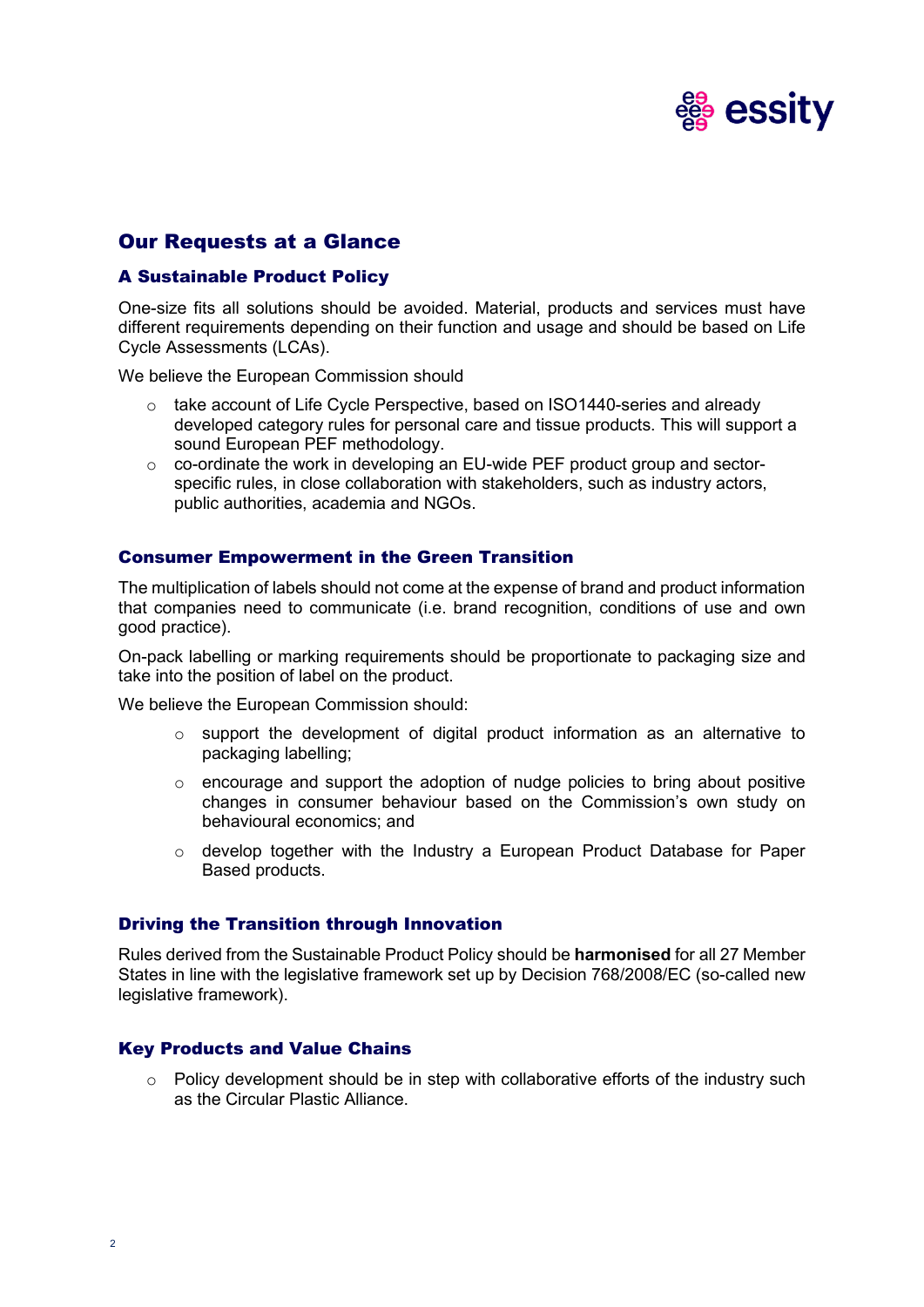

o The European Commission should **support** R&D under framework programmes for new treatment technologies such as improving mechanical and chemical recycling, tracing technologies for better sorting (e.g. digital watermarks).

# Less Waste, more Value

- o An EU-wide label and digital tools including geolocation should be **promoted** to help consumers separate waste.
- o Product rules on material content should be accompanied by a renewed push by the European Commission for the **review and update** of CEN and ISO standard.
- o The guideline for eco-modulation of the EPR fees **must be consistent** with existing Essential Requirements of the Waste Framework Directive.
- $\circ$  The European Commission must take the occasion of the CEAP to renew dialogue with Member States to **overhaul** recycling markets at the national level.
- o National recycling organisations need to **incentivise** suppliers to use recyclable materials and reorganise their supply chains for maximum recycling.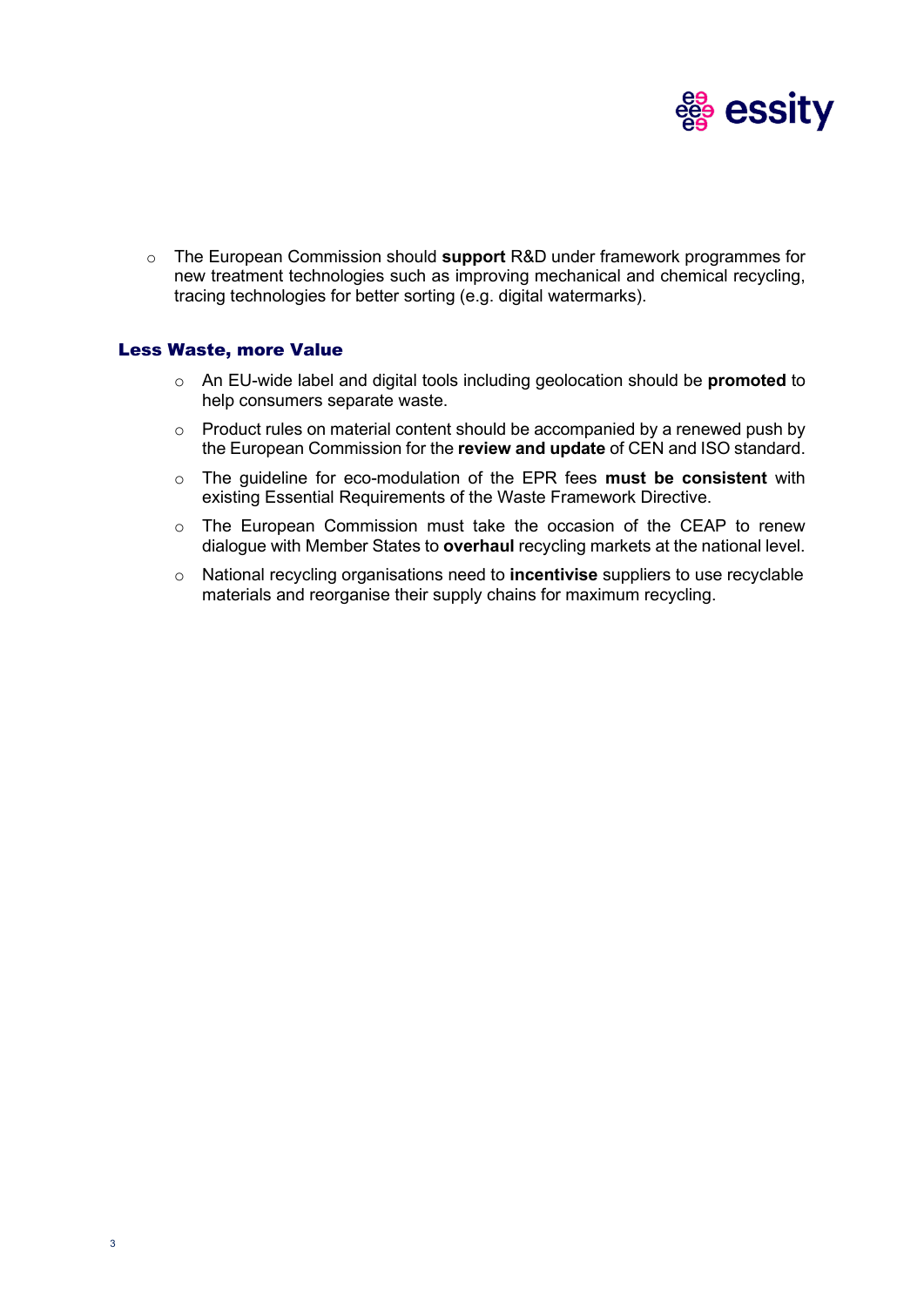

# **Contents**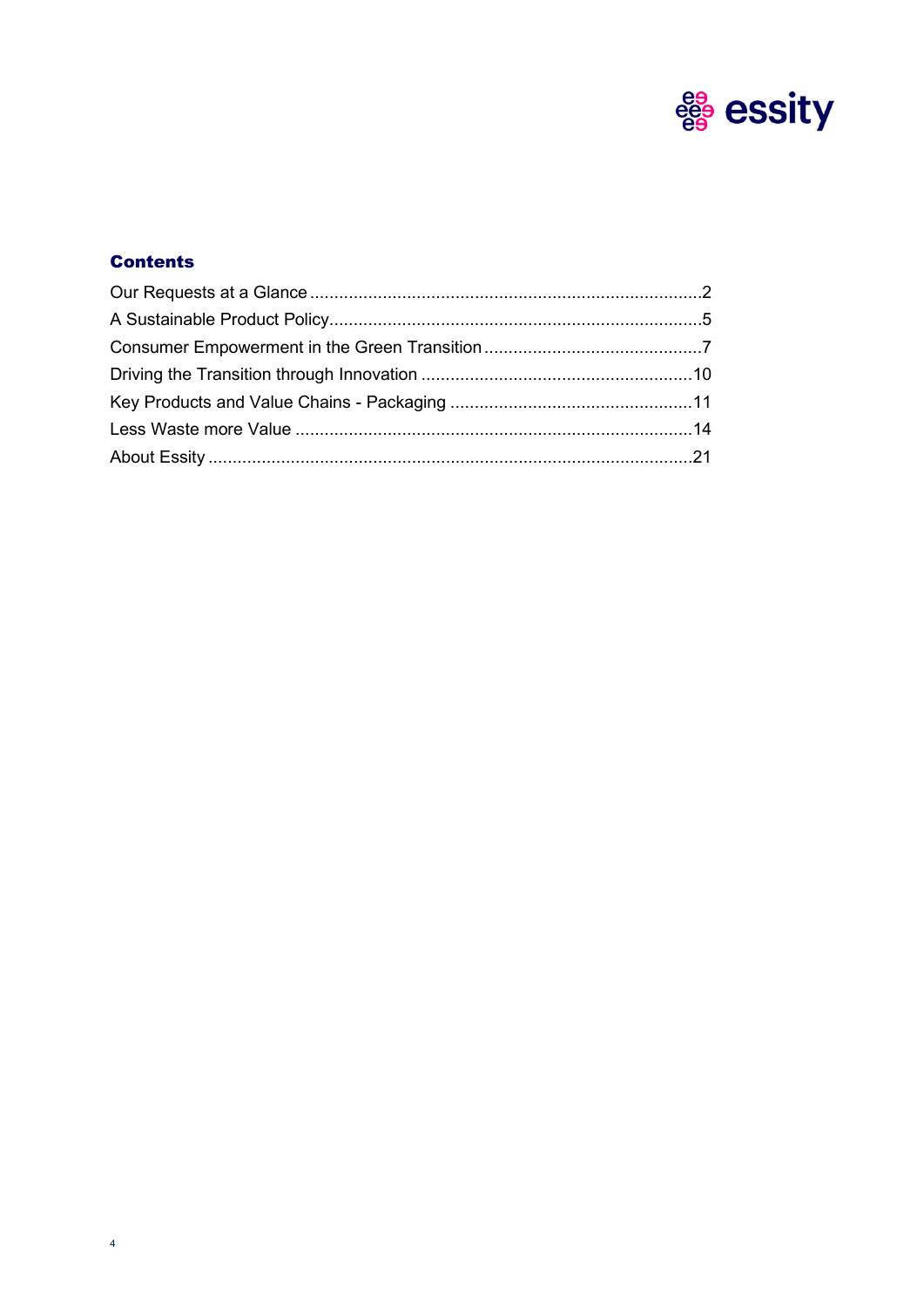

# A Sustainable Product Policy

# Our commitment

We work to create well-being for people consumers and customers while improving the environmental footprint for our products and services. The environmental footprint is improved by reducing consumption during use, developing products with smarter design, superior materials and optimizing resources efficiency in the whole life cycle. We want to increase the use of renewable and recycled materials and explore reuse and recycling.

# Our request

The European Commission should

- o take account of Life Cycle Perspective, based on ISO1440-series and already developed category rules for personal care and tissue products. This will support a sound European PEF methodology.
- $\circ$  co-ordinate the work in developing an EU-wide PEF product group and sector-specific rules, in close collaboration with stakeholders, such as industry actors, public authorities, academia and NGOs.
- $\circ$  is important that the EU PEF should be a voluntary system and that it is developed in close co-operation with stakeholders. It is beneficial to have clear guidelines for green claims based on ISO Standard 14021. Guidelines for environmental claims on a more detailed level should be created per industry sector to secure relevance and credibility.

### Our use of LCAs

Essity is positive to use a Life Cycle Perspective when assessing products and services from an environmental perspective. We have a long tradition of conducting Life Cycle Assessments (LCA). LCAs help us monitor the environmental performance of our innovations. This includes resource efficiency from suppliers and our own production, superior materials, as well as smarter product design.

Essity recognizes that PEF is an important tool and we have been contributing during the phase of testing and developing the method. However, the current state of play of the PEF methodology is not yet sufficiently robust to be used for comparing one product against another. Its methodology and databases still need further development and we are eager to be involved in and contribute to this upcoming work.

#### Examples of our work

Here is some example of how we show progress through LCAs: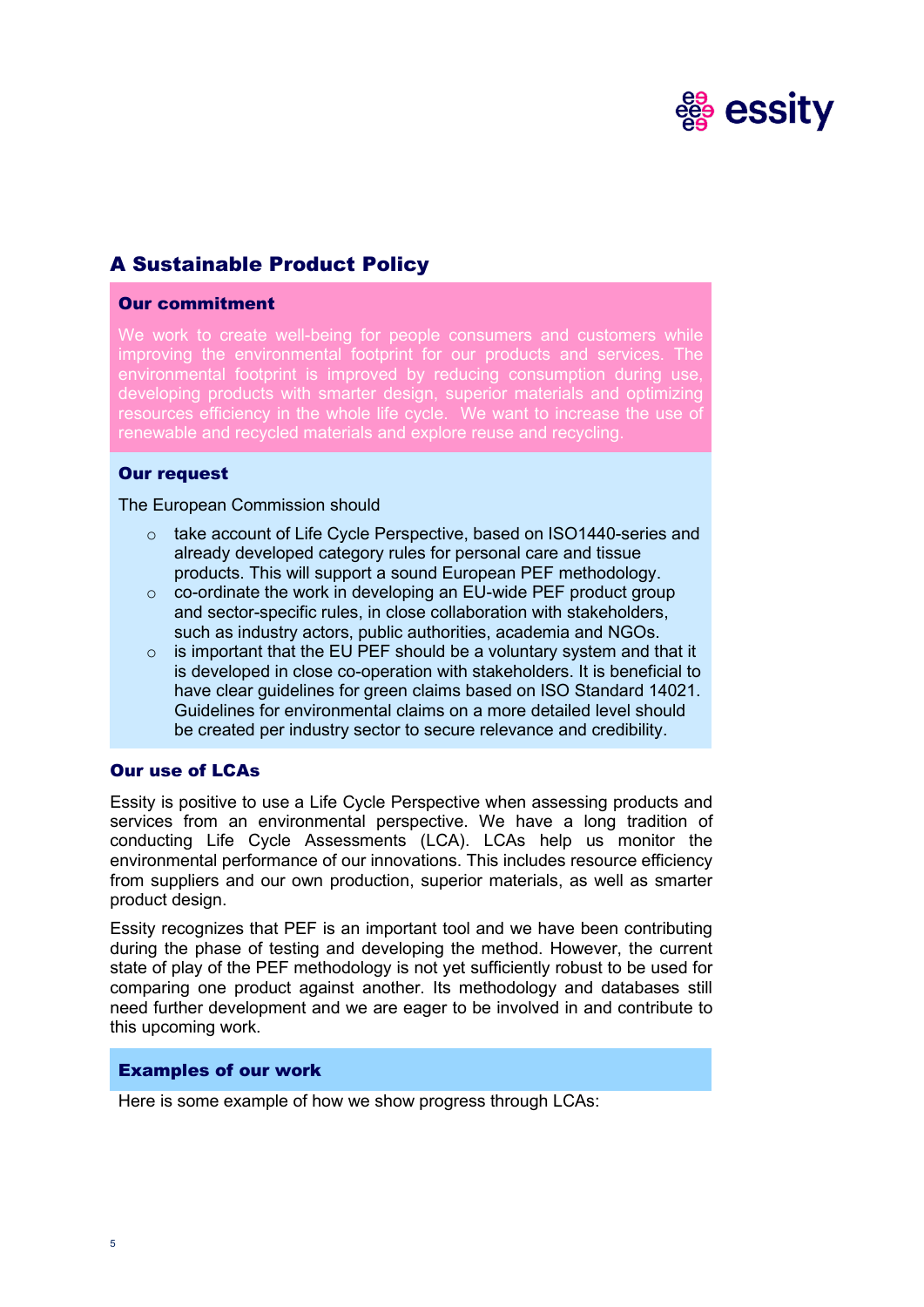

- We have reduced the carbon footprint of our incontinence care solutions e.g. TENA pants by a third since 2008. We optimized material selection to reduce waste based on the needs of the consumer whilst minimizing the risk for leakage.
- A recently performed LCA of the Tork Coreless Bath Tissue has shown an average of 11% reduction in the product's carbon footprint, compared to conventional toilet paper. It also generates 86% less packaging waste. Additionally, Tork Xpressnap, our dispenser innovation especisally for restaurants, reduces napkin consumption by at least 25% compared to traditional use of napkins.
- We have reduced the climate impact of Libero baby diapers by up to 25% since 2008 for the whole life cycle.
- We are rolling out a sustainability initiative for the Baby care business in Germany, introducing 30% recycled (PCR) plastic in the baby care product packaging.
- Early 2020 we introduced packaging made of renewable materials on a significant part of our portfolio, for example menstruation liners, Ultra towels and Maxi towels. Our towels plastic packaging is now made from at least 50 percent renewable sources, using responsibly grown sugar cane and our liners paper packaging are made from 100 percent renewable fibres.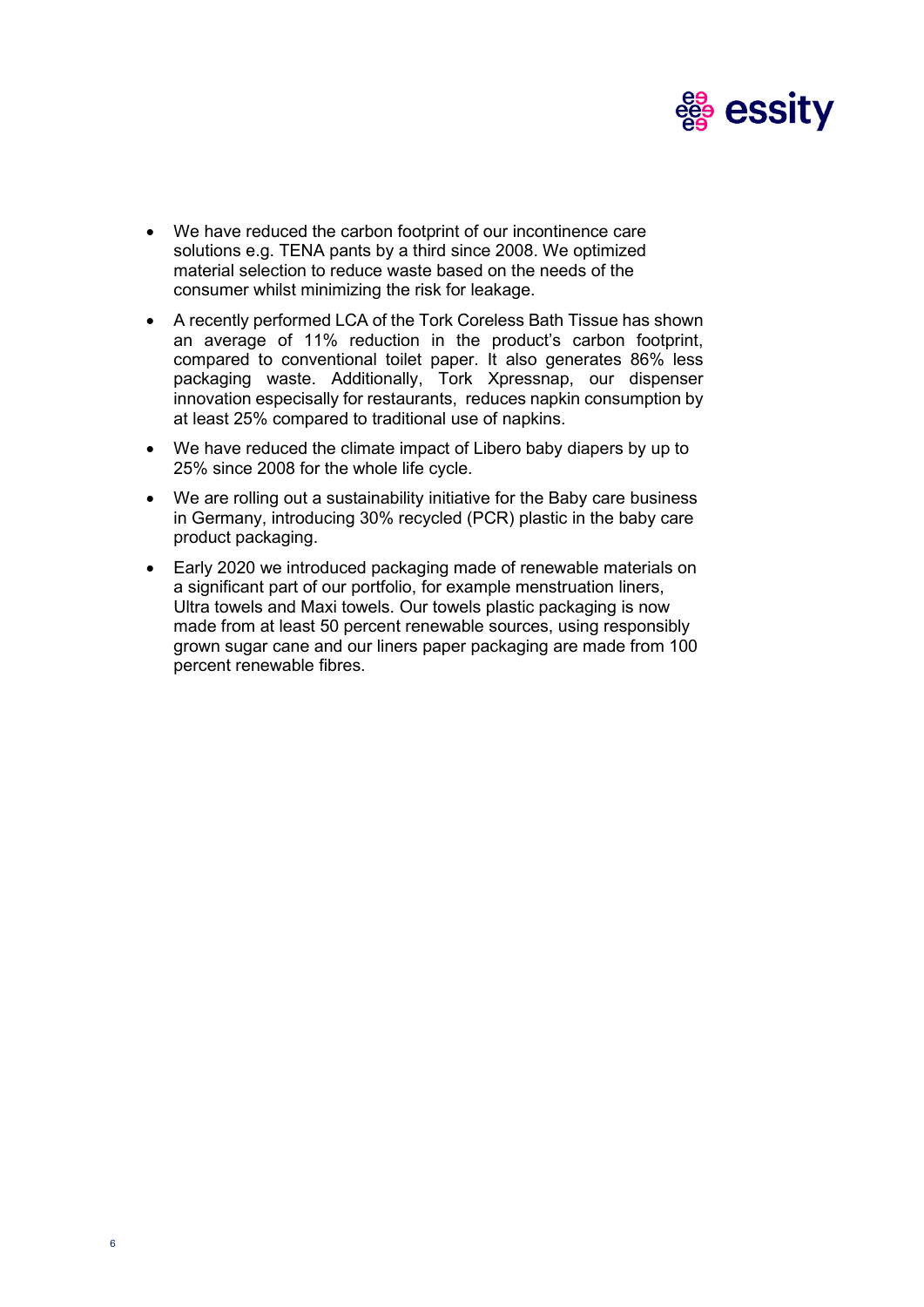

# Consumer Empowerment in the Green Transition

# Our commitment

We develop our solutions to help consumers make more sustainable choices. Going forward, we will broaden our collaboration with customers to even better understand how we can support their environmental strategies and targets. We aim to create more value using less resources and innovate and design products that fit into a circular society.

# Our request

# **Labelling**

The multiplication of regulatory labelling schemes should not come at the expense of brand and product information that companies need to communicate (i.e. brand recognition, conditions of use and own good practice).

Any on-pack label/marking should proportionate to the actual size of the packaging, and relevant and feasible in terms of its positioning on the packaging. Depending on the overall space available on the packaging, only a limited amount of information may be placed on-pack. If the label/marking has difficulties to fit on the packaging one possibility could be to link a website where more information can be found.

The European Commission should concentrate efforts on labelling that educates consumers to better environmental use and disposal of products (i.e. anti-littering and separation of waste). Brands together with consumer are best placed to decide on the format and design of such labels in line with the compliance criteria on environmental claims, developed by industry, consumer organizations and other stakeholders in 2016 as multi-stakeholder advice in collaboration with the European Commission.

#### Digital services

The European Commission should support current national, European and international initiatives for the development of digital labelling as an alternative or a supplement to physical product information and adopt a coordinated approach to allow for digital means to provide product information in EU legislation.

#### Behavioral economics

Labelling schemes and regulatory instruments targeted at customers, to be efficient, should consider the results of the Commission's own study on Behavioral Economics in order to integrate 'Nudge' in their design. Industry should be consulted as to their own findings on consumer behavior to determine the best Nudge mechanisms to change consumer behavior.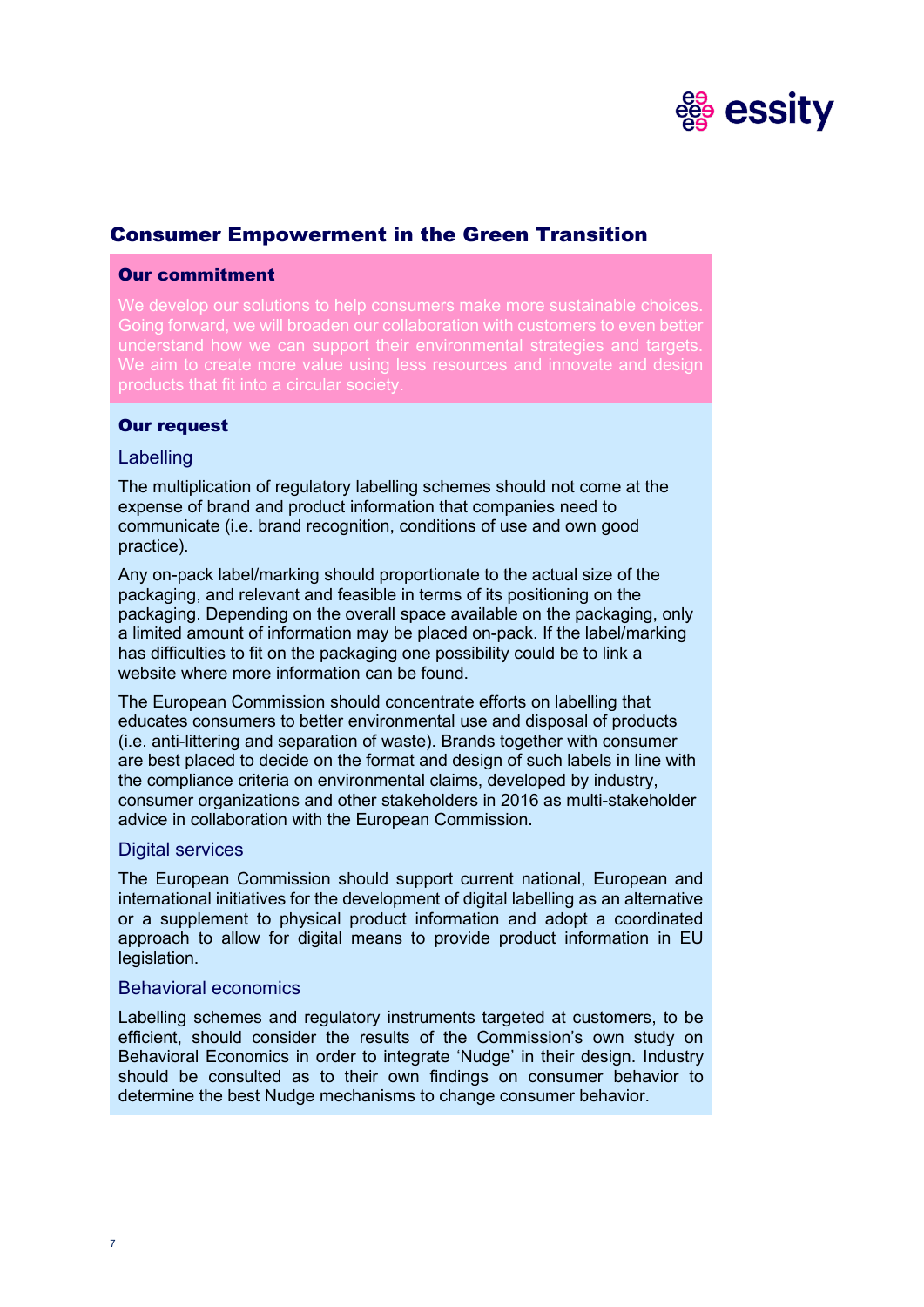

The European Commission should build further on the work of the [Commission](https://ec.europa.eu/info/sites/info/files/ec_circular_economy_final_report_0.pdf)  [on Behavioural Economics](https://ec.europa.eu/info/sites/info/files/ec_circular_economy_final_report_0.pdf) finding 3 at p.185 and support marketing strategies in the professional care sector and medical sector through the LIFE programme to increase consumer awareness and engagement of product-asa-service programmes.

# Our approach to consumer behaviour

The European Commission is considering labelling requirements under different initiatives:

- Anti-littering labelling under the Single Use Product Directive<sup>[2](#page-7-0)</sup>;
- Labelling on microplastics;
- Labelling on bio-based plastics;
- Labelling of compostable plastics;
- EU-wide labelling on separation of packaging waste at the source;

We believe in simple, understandable and EU-harmonised information about the sustainability features of a product as well as proper waste disposal, anti-littering.

Essity together with other companies in AIM is working on waste labelling. In 2018 a concept paper with industry representatives, NGOs and the European Commission, highlighting existing labelling schemes, their benefits and disadvantages. AIM should now develop it further and invite the European Commission to endorse the commitment through a joint initiative.

In order to change consumer behaviour, labelling is one aspect, but we think behavioural economics (such as the "Nudge"[3](#page-7-1) concept) as well as different levels of campaigns can multiply the efforts of policymakers towards new consumption and disposal habits.

We have long worked to tackle taboo-breaking issues and we have experience in bringing awareness on sensitive societal issues with a very extensive reach. [4](#page-7-2) We are happy to be a partner to the European Institutions in finding outof-the-box ideas to make sustainability and circularity stick in the mind of European consumers.

<span id="page-7-1"></span><span id="page-7-0"></span><sup>&</sup>lt;sup>2</sup> Directive (EU) 2019/904 of the European Parliament and of the Council of 5 June 2019 on the reduction of the impact of certain plastic products on the environment, OJ L 155, 12.6.2019, p. 1. <sup>3</sup> Introduced by Cass Sunstein and Richard Thaler in 2008. Essity has been recognized for our work at several occasions and for example awarded by AIM the European Brands Association that is encouraging business in Europe to take actions to promote more sustainable behaviour. More information can be found on [www.nudgingforgood.com](http://www.nudgingforgood.com/) 

<span id="page-7-2"></span><sup>4</sup> E.g. through our Red.Fit initiative, followed by Blood normal in 2017 and Viva la Vulva in 2018 relating to menstruation, #Wombstories in 2020 and Zewa campaign Hygiene has no Gender challenging stereotypes and promoting equality.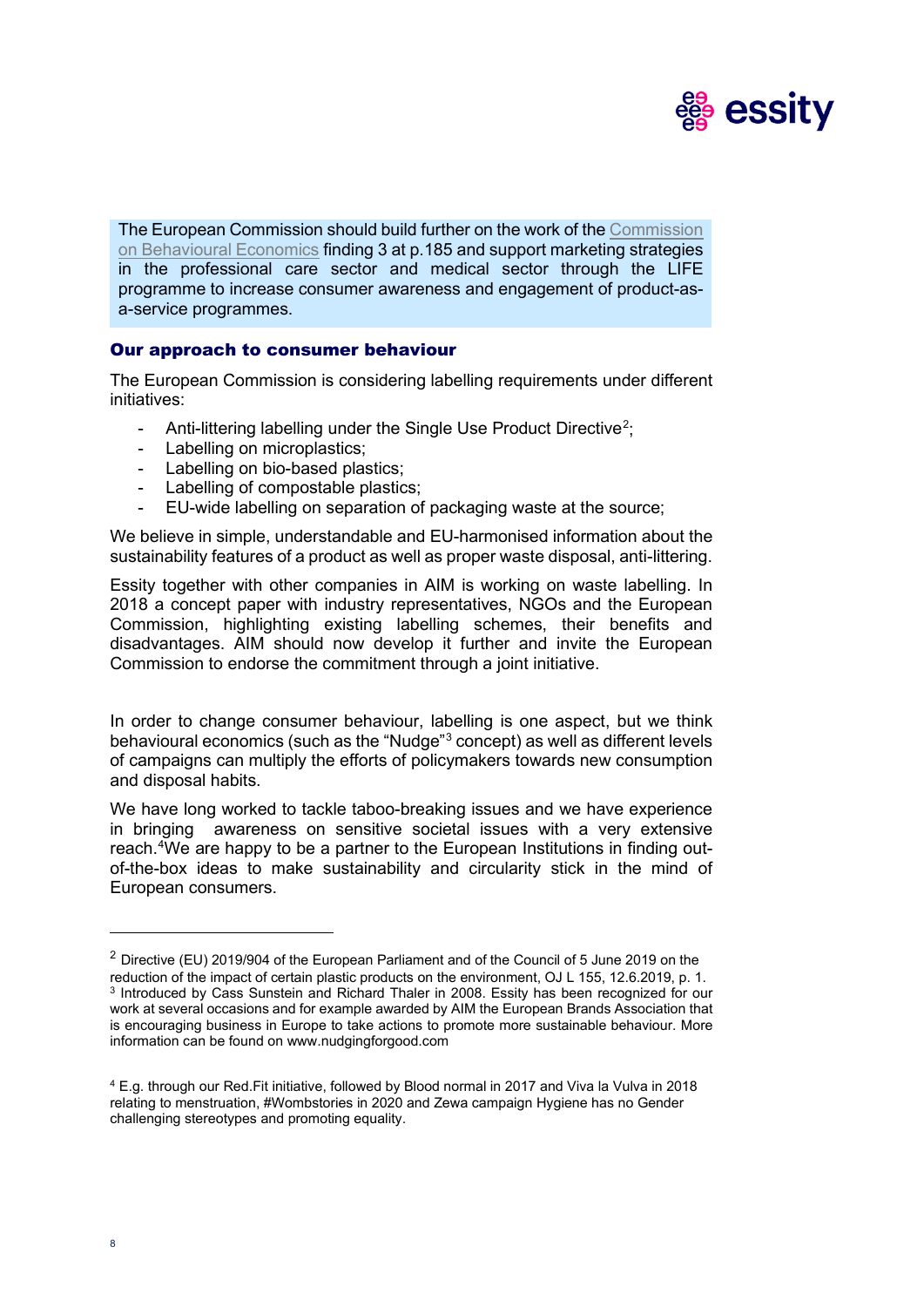

Person centered incontinence care is an enabler to find an optimal care solution for the individual that are also including selecting products that are facilitating for toileting. TENA have successfully worked with this and developed tools such as TENA Identifi Sensor Wear and products such as TENA Flex and TENA pants that have proven to reduce consumption and waste.

# Digital services

Digital services in supply chains but also with our professional customers not only enable to save resources but also bring cost savings through the rationalisation of supply chains.

Essity also works with its professional customers to develop solutions for an efficient deployment of resources (i.e. Tork EasyCube®).

# Example of our work

- The Essity Tork EasyCube® is a facility management software that brings real time data from connected devices and dispenser systems to an easy-to-use web application. It directs cleaning teams to where they are needed most. The service empowers the facility personnel but also avoid replacing products that are not yet finished, e.g. soap in the toilet.
- We inform our customers both by labelling our products and use digital means of information (see Essity.com for more information and link to our brands).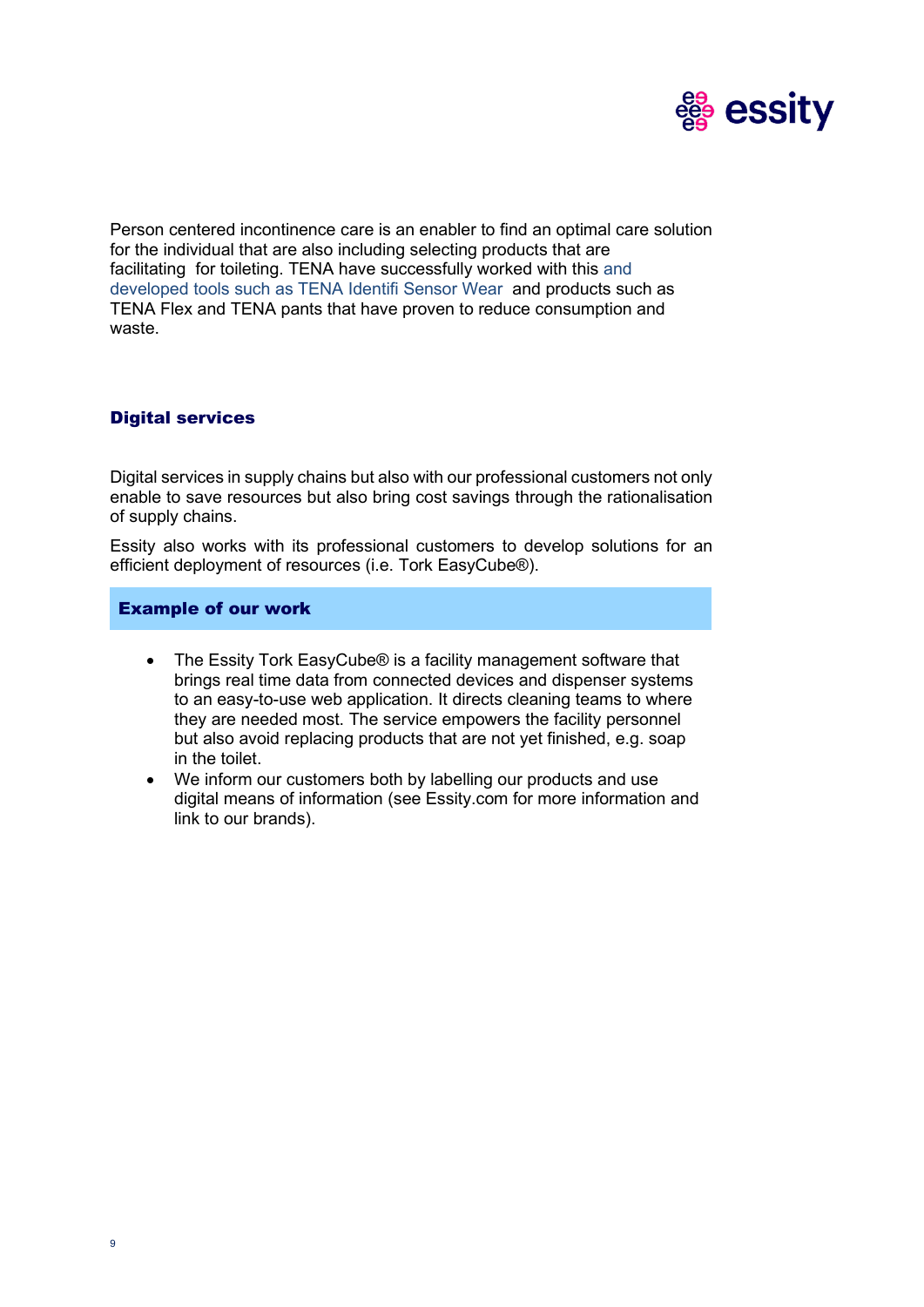

# Driving the Transition through Innovation

#### Our commitment

We constantly innovate to anticipate and respond to consumer and societal trends. We measure and report progress in our annual report.1/3 of our innovations need to show clear progress towards a more sustainable society.

# Our request

In order not to hamper innovation and support the single market, rules derived from the Sustainable Product Policy should be harmonised for all 27 Member States and in line with the legislative framework set up by Decision 768/2008/EC (so-called new legislative framework).

Grants through the LIFE programme, Horizon 2020 for research efforts and under InvestEU should be available to the industry to further digital services enabling circularity in supply chains and researching new materials.

To help value chains to scale up and achieve recycling at high volume, the European Commission **should support R&D and innovation under framework programmes** for new treatment technologies, such as tracing technologies for better sorting (e.g. digital watermarks).

#### Our approach to innovation

To avoid locking industry into short-term solutions that could rapidly become obsolete, we believe legislation on circularity will better serve its aims through broadly defined objectives and targets rather than hard and fast material rules sector by sector.

#### Examples of our work

- In 2019 we launched the new Tork Xpressnap Fit® napkin dispenser system. It is limiting the consumption of napkins and thereby reducing the environmental impact when it comes to production, transport and waste.
- Essity researches new materials to provide more sustainable products. For example, Tork Natural Napkins has a sugarcane-based packaging. We are also working towards the increased composability of napkins and other products.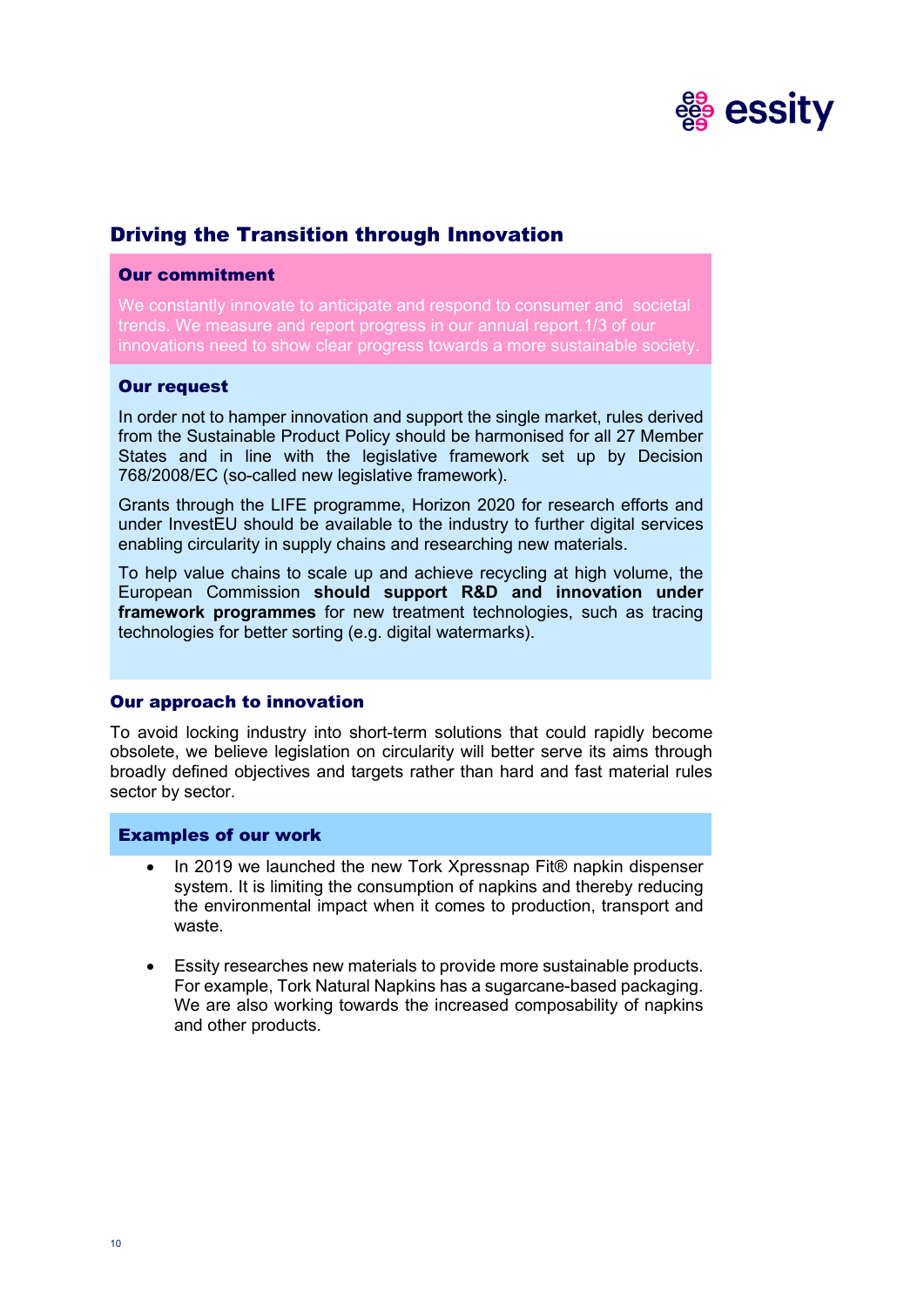

# Key Products and Value Chains - Packaging

# Our commitment

We have a holistic approach to packaging and use LCAs balancing the use of recycled content and greenhouse gas emissions. Our packaging strategy contains both innovating for increased circularity and at the same time reduce greenhouse gas emissions. One way we reduce the environmental footprint, is that we use renewable (bioplastic) materials. We also believe better packaging material should be enabled and facilitated through collaborations, such as the ones developed by the EMF or the Circular **Plastic Alliance** 

In 2019, Essitys' packaging for hygiene and health products contained on average 68 percent renewable or recycled material.

By 2025 we aim to achieve:

- 100 percent recyclability,
- 85 percent renewable or recycled materials in our packaging; and
- 25 percent recycled content in plastic packaging.

Our targets are inspired and complimented thought our membership of the Ellen MacArthur Foundation and its Global Commitments on plastic packaging.

#### Our requests

#### Overarching asks

It is important to avoid one-size fits all solutions since both material and products have different requirement depending on their function and use.

Measures affecting the design of packaging must be coherent with existing policy requirements on consumer protection, health, safety and hygiene. Increasing reusage where possible, optimizing packaging (material usage and structural design) and using material in packaging that is recycled with increased recyclability should be the guiding star.

Collaboration with the value chain and organisations such as EMF<sup>5</sup> to increased recycled and renewable materials, as well as improved recyclability in packaging, should be promoted.

# 2030 target adaptation

<span id="page-10-0"></span><sup>5</sup> [Circular Economy - UK, USA, Europe, Asia & South America - The Ellen](https://www.ellenmacarthurfoundation.org/)  [MacArthur Foundation](https://www.ellenmacarthurfoundation.org/)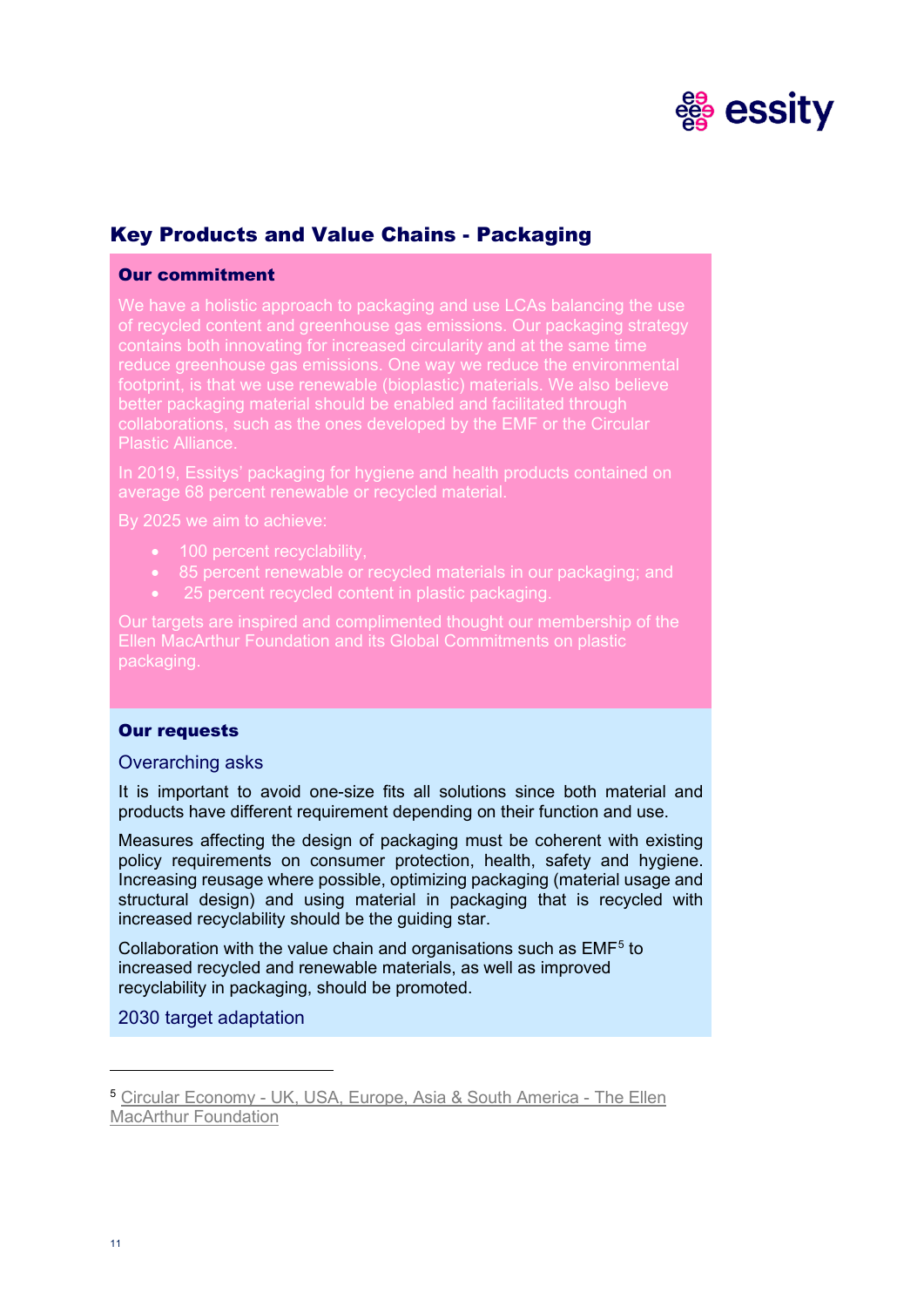

The 2030 target for all packaging to be recyclable or reusable must take into account the fact that hygiene and medical products that require packaging to be sterile and provide an efficient barrier against germs and pathogens.

Therefore, individual exemptions or adaptations to rules on packaging may be necessary for a discrete and limited category of products in the care sector.

#### Standards at the centre

Any new rule on packaging design should be developed under through ISOand CEN Standards. Standards have a well-functioning way of working that has been developed for decades and it is important to build on existing standards.

By ensuring consistency between the Essential Requirements and the guidelines for eco-modulation of Extended Producer Responsibility (EPR) fees, a consistent and harmonised set of signals for packaging design can be provided to the industry.

#### Our approach to packaging

Packaging protects and preserves products as they transit through supply chains. It also guarantees that products are safe and remain of the intended quality. In the case of care and hygiene product guard against the risk of contamination and infections. Therefore, safety requirements are higher for most of our products than for conventional Fast moving Consumer Goods Safety requirements on opening may also be a requirement on some products.

#### Examples of our work in the value chain

We innovate to increase the use of recycled content and we do that in collaboration with external partners. Together with our customers we are taking important steps to increase recycled plastic in packaging.

o For example, we have engaged in a project with the research institute RISE IVF, Trioplast and the main Swedish retailer ICA. Here we collaborated to develop a circular and sustainable packaging. We are proud to have innovated a packaging for toilet paper that contains 60 percent recycled plastic and 20 percent renewable raw material from sugarcane. This is a good example where both our ambition to reduce greenhouse gas emissions and increase circularity is achieved at the same time.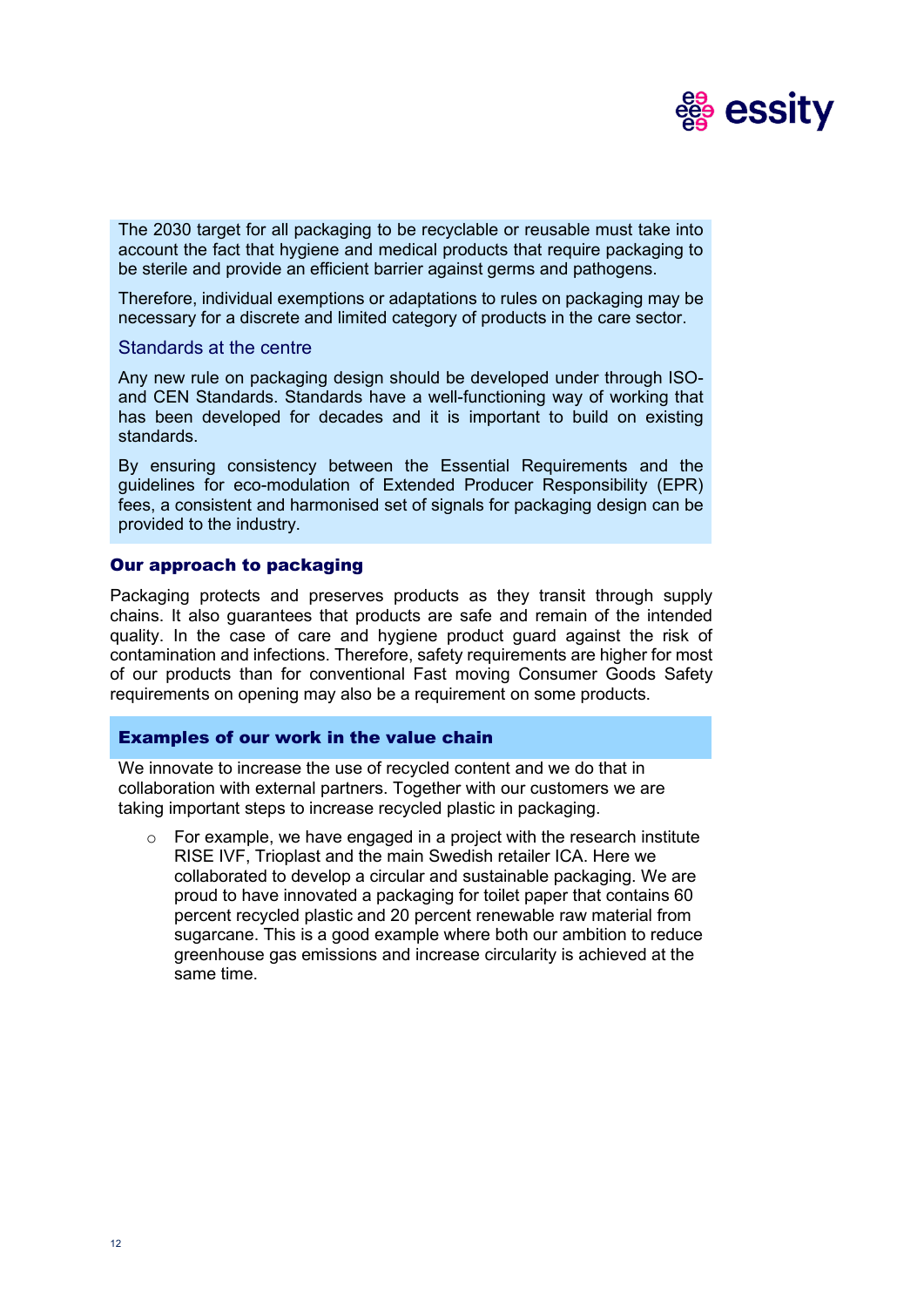

# Collaboration for increased Circularity

#### Our commitment

We are determined to work together with the complete value chain to improve the economics and quality of plastics recycling in Europe.

### Our request

The European Commission has an important role in setting targets and incentives circular business models. However, technical requirements need to be developed in collaboration with the whole value chain. The best way to achieve this is through industry collaborative efforts such as the Circular Plastics Alliance (CPA).

We believe policy developments should not undermine the efforts taken in the Circular Plastics Alliance. For example, EU-wide quotas on recycled content should be considered in alignment with industry from the whole valur chain.

### Our approach to collaboration

We believe collaboration in supply chains is the best way to bring about meaningful change in industry practice. Essity is involved and taking an active role in several collaboration projects at European and global level.

#### Examples of our collaborative work

- Essity is represented through the trade associations AIM and Edana. Through AIM, we are participating to the Circular Plastic Alliance (CPA) working group on packaging. We are also part of the Global Commitments on plastic packaging ran by the Ellen MacArthur Foundation.
- Essity is participating in RecyClass in collaboration with the Plastic Recyclers Europe organization to the design of products and packaging. The aim is to improve the design of packaging so that is easily recyclable into new secondary plastic materials. RecyClass relies on an online tool that displays and ranks at-a-glance. the recyclability of products and packaging. RecyClass then formulates recommendations to improve the design of poorly ranked product and packaging.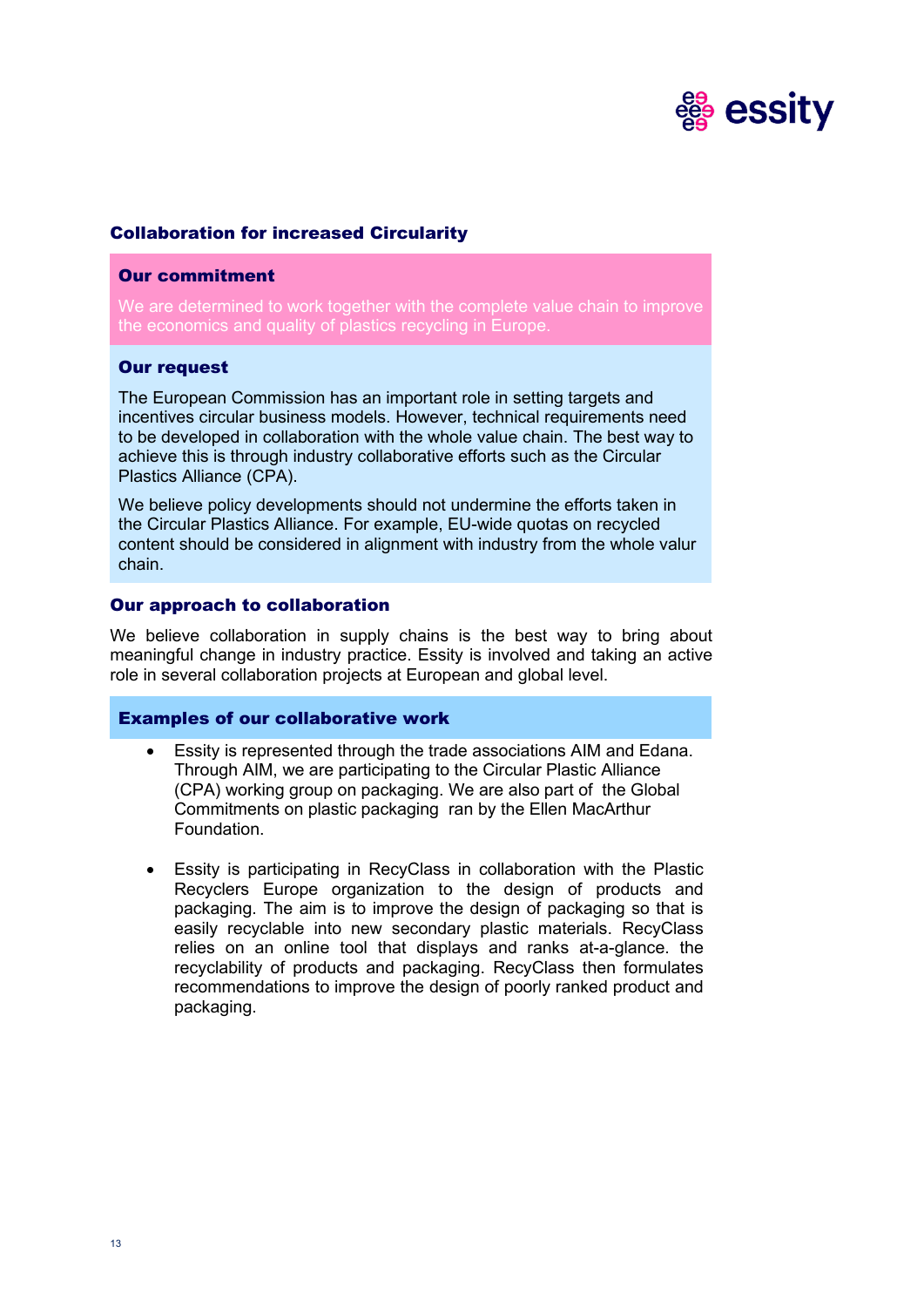

# Less Waste more Value

# Waste policy in support of waste prevention and circularity

#### Our commitment

Through our continued efforts to make more from less, increase circularity and well-being we help customers and consumers make more sustainable choices. Essity's strategic objective is to contribute to a sustainable and circular society. Since December 2018 our targets for CO<sub>2</sub>-reduction have been approved by Science Based Targets Initiative. The approved reduction goals includes absolute targets for energy, electricity, transports, raw materials, suppliers and waste.

For energy use within the company and purchased electricity (scope 1 and 2), Essity commits to reduce greenhouse gas emissions 25% by 2030 from a 2016 base-year. When it comes to waste Essity commits to reduce greenhouse gas emissions from purchased key raw materials, transport, waste generated in operations and end-of-life treatment of sold products (scope 3), by 18% by 2030 from a 2016 base-year.

In addition our goal is that all solid production waste is to be recovered and nothing should be sent to landfill after 2030.

#### Our request

An important part of the circular economy is to increase the availability of recycled materials and promote a functioning single market for Secondary Raw Material, see more in next chapter.

Separate collection is important both to reduce waste but also to enable a wellfunctioning market of recycled materials. We support that the plan for an EUwide label to help the separation of packaging waste at source. We request to prioritise the implementation and communicated to the consumer through digital means (e.g. QR codes or digital watermarks).

Any digital packaging waste tracing system should enable geolocation to direct waste streams to the waste management system available at the consumer's location.

Member States do not all have a well-functioning infrastructure for collection and sorting system. In order to truly achieve increased recycling of plastic packaging waste management system, the Commission should spearhead a bold initiative to

- **Promote** waste separation through EU and nationwide campaigns;
- **Work together** with National Recycling Organisations to eliminate the last barriers to effective waste separation in Member States,
- **Explore** the use of Nudge in labelling for waste separation.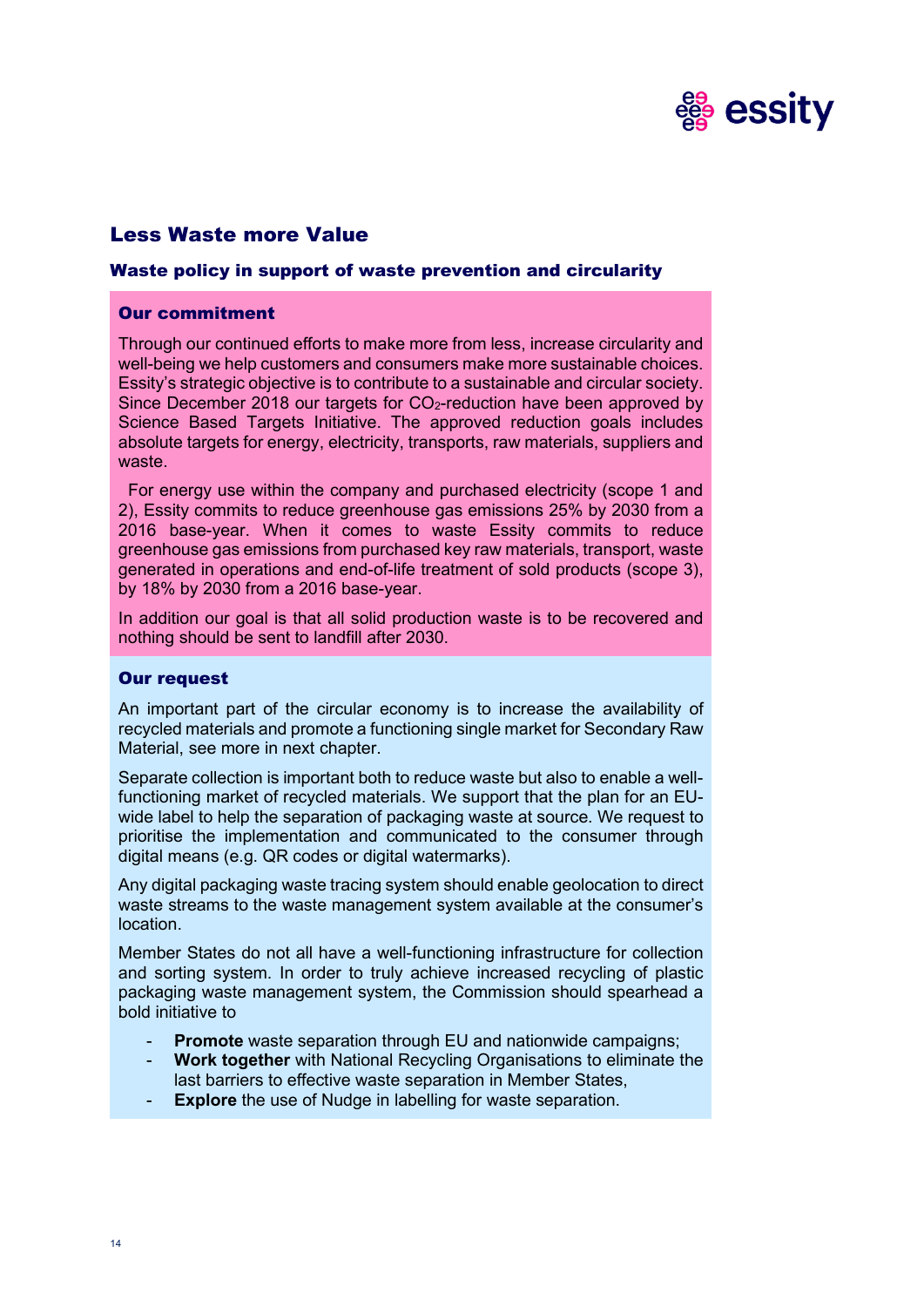

# Our approach

Essity together with other companies in AIM is working on waste labelling in 2018 and have already shared a concept paper with industry representatives, NGOs and the European Commission, highlighting existing labelling schemes, their benefits and disadvantages. We commit to develop it further and invite the European Commission to endorse of commitment through a joint initiative

#### Examples of our work on waste prevention

- Through our continued efforts to make more from less, offer solutions that enable customers and consumers to minimise waste, increase circularity and well-being we help customers and consumers make more sustainable choices.
- We optimized material selection to reduce waste based on the needs of the consumer whilst minimizing the risk for leakage. We have reduced the carbon footprint of our incontinence TENA pants by a third since 2008.
- With regards to our manufacturing, our goal is that all solid production waste is to be recovered and nothing should be sent to landfill after 2030. The target inspires and drives a series of measures and local adaption to find suitable ways to recover Essity's various types of waste. On a global level we achieved a recovery rate of 63% in 2019.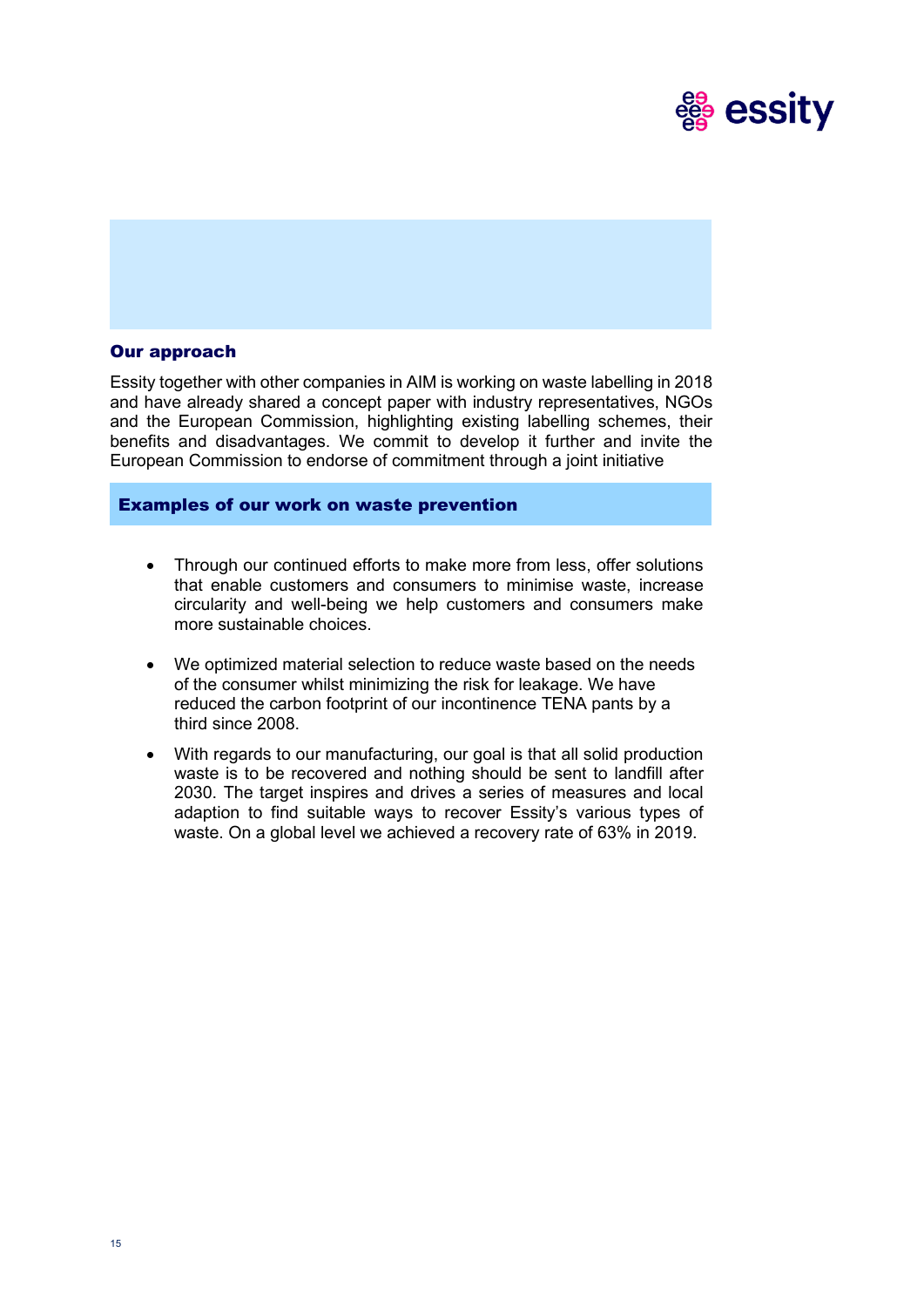

# A functional market for Secondary Raw Materials (SRM)

#### Our commitment

We use a lot of renewable materials in our products such as pulp, tissue, airlaid, viscose, renewable polyethylene (PE), Polylactic acid (PLA) and cotton. Tissue products use pulp as the main fiber raw material. Furthermore, more than 40% of the fibers used in our tissue products are recycled.

#### Our request

The availability of high-quality, safe and reliable SRM at an affordable price is essential. Functional markets with an appropriate infrastructure for SRM collection, production and trading are needed to ensure enough scale and material availability. Separate collection is important both to reduce waste but also to enable a well-functioning market of recycled materials

We believe the European Commission should **promote**:

- circular 'product-as-a-service' programmes to increase the availability of SRMs,
- push for the update of relevant product and services standards that stand in the way of 'product as a service' programmes;
- 'push' or 'pull' tools for the effective recovery and flow of SRM.

To ensure the success of such measures, the European Commission should **strive** to:

- **balance** product material rules on mandatory recycled content against the impact on the demand and supply of SRMs;
- to **develop** effective harmonised end-of-waste criteria to reassure manufacturers, regulators and consumers that use recyclates;
- **support** appropriate plastic waste separation that SRM streams remain of high quality.

#### Our approach to secondary raw materials

Waste reduction and the uptake of recycled content depends on the availability of high-quality, safe and reliable recycled Secondary Raw Materials (SRM) at competitive prices.

We are one of the world's biggest user of wood fiber and we use three sustainable ways of sourcing: wood-based fresh fiber, recycled fibers and are increasing the use of alternative fibers.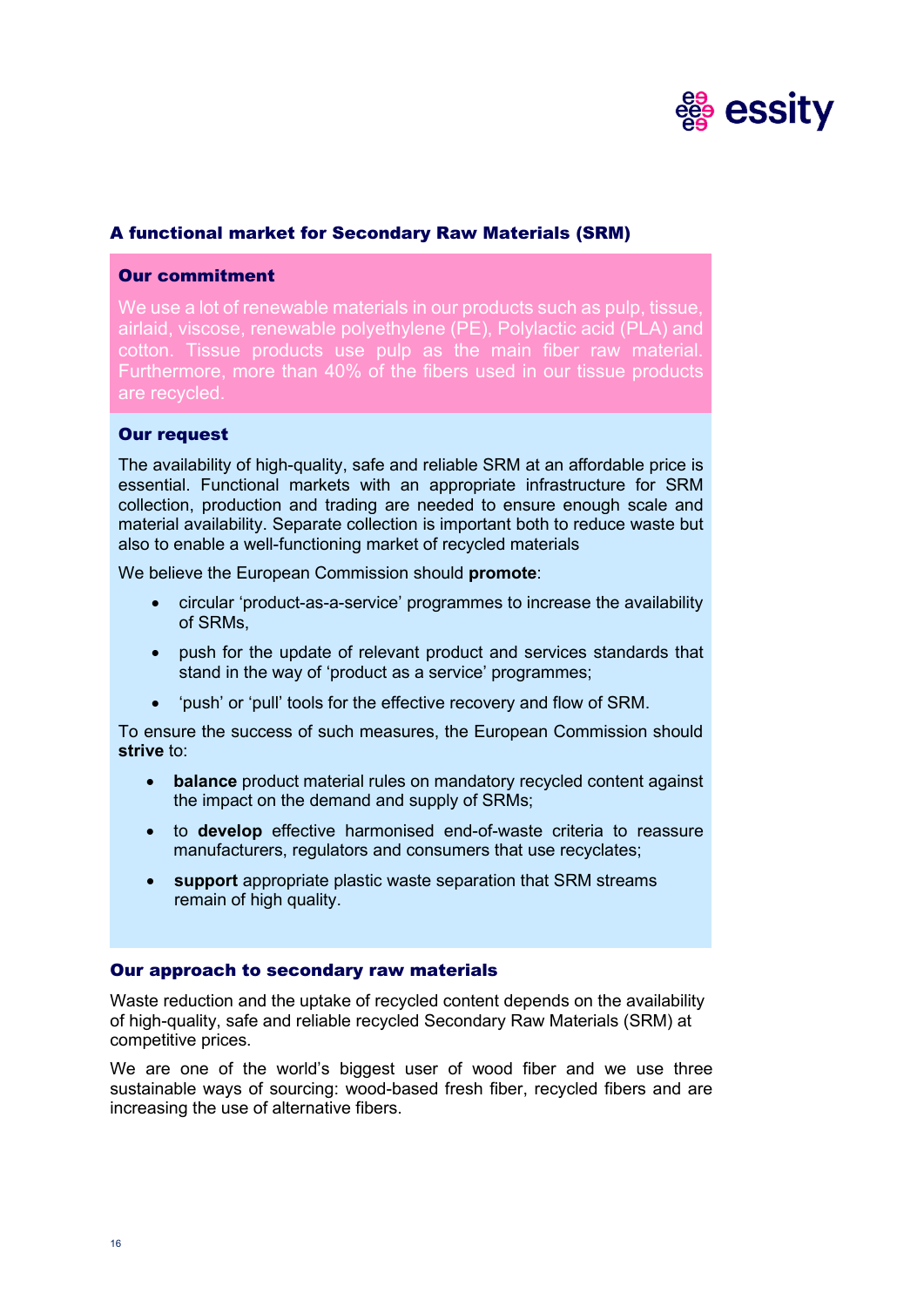

It is important to promote circularity to increase the availability of recycled fibers. Therefore, innovations that promotes increased collection of recycled paper should be encouraged.

# Examples of our work on secondary raw materials

The fibers in a paper hand towels can be reused up to eight times with the award winning Tork PaperCircle® service.The service helps go circular by recycling used paper hand towels locally into new tissue product. Tork PaperCircle® is a complete solution that helps our customers to meet their sustainability targets by reducing the carbon emission by 40 percent compared to current waste management options. [6](#page-16-0)

<span id="page-16-0"></span><sup>&</sup>lt;sup>6</sup> Results of a Life Cycle Assessment conducted by Essity Tork and verified by IVL, Swedish Environmental Research Institute in 2017, where the avoided processes have been taken into account.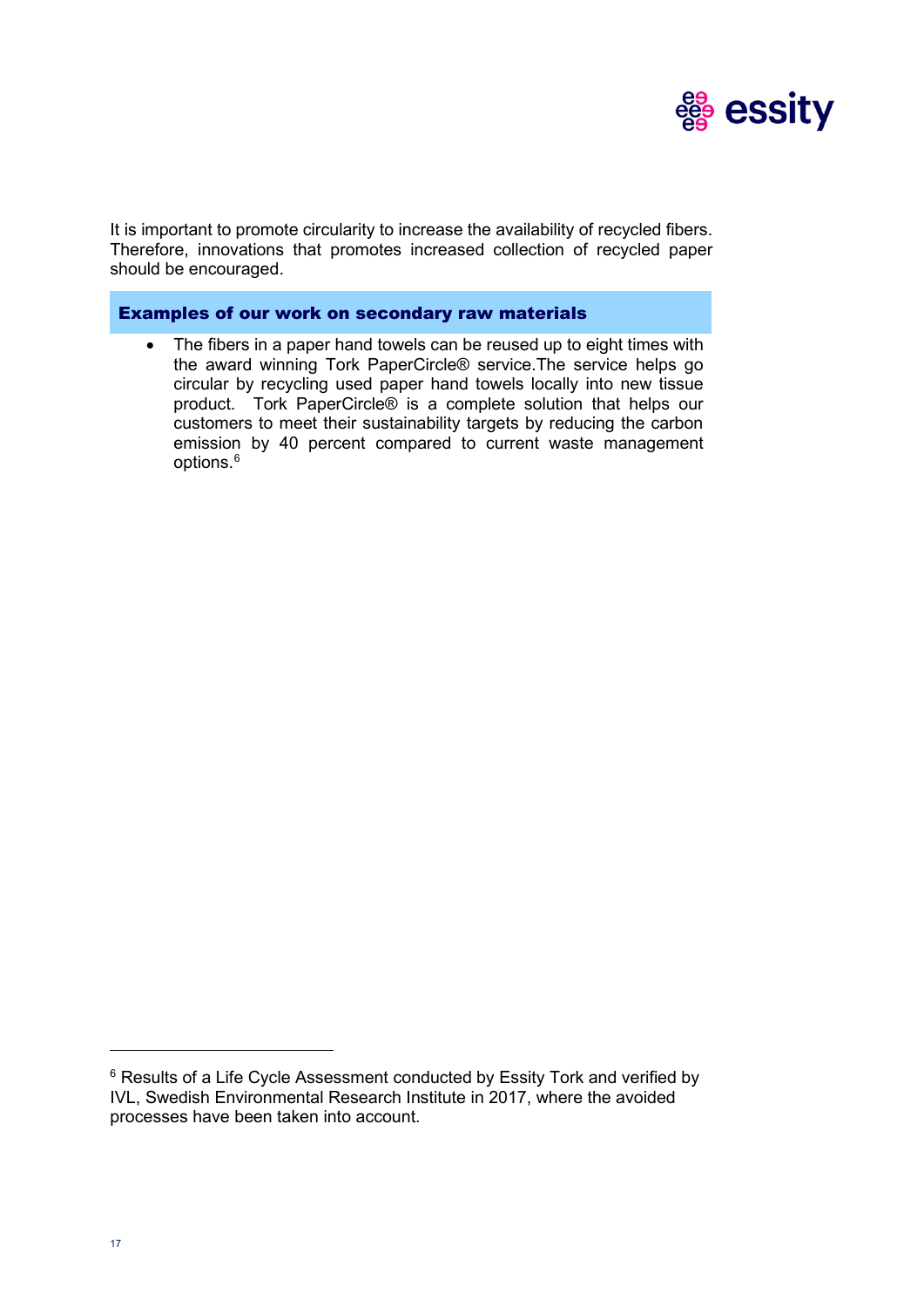

# Enhancing circularity: the product safety perspective

### Our commitment

In order to truly promote circularity, there is a need to reduce unintended barriers to circularity and at the same time to safeguard Product Safety for the customers and consumers.The pulp and paper and tissue paper industry, in general, does not use any substances of concern in critical levels that could have a negative impact on the product safety.However, the industry must comply with a demanding chemical and product safety regulatory framework. Current legislation is still far from being aligned with circular operations and the classification of waste as hazardous, according to the EU waste classification methodologies, can in some cases complicate the use of the waste even though the risks are low.

Collaboration and leadership are needed to discover new technologies and materials to use recycled plastic without sacrificing the safety of the product. Essity has an ambitious target when it comes to packaging for hygiene and health products, which are part of the Ellen MacArthur Foundation's plastics initiative the Global Commitment ". By 2025 we aim to achieve:

- 100 percent recyclability
- 85 percent renewable or recycled materials in our packaging, and
- 25 percent recycled content in plastic packaging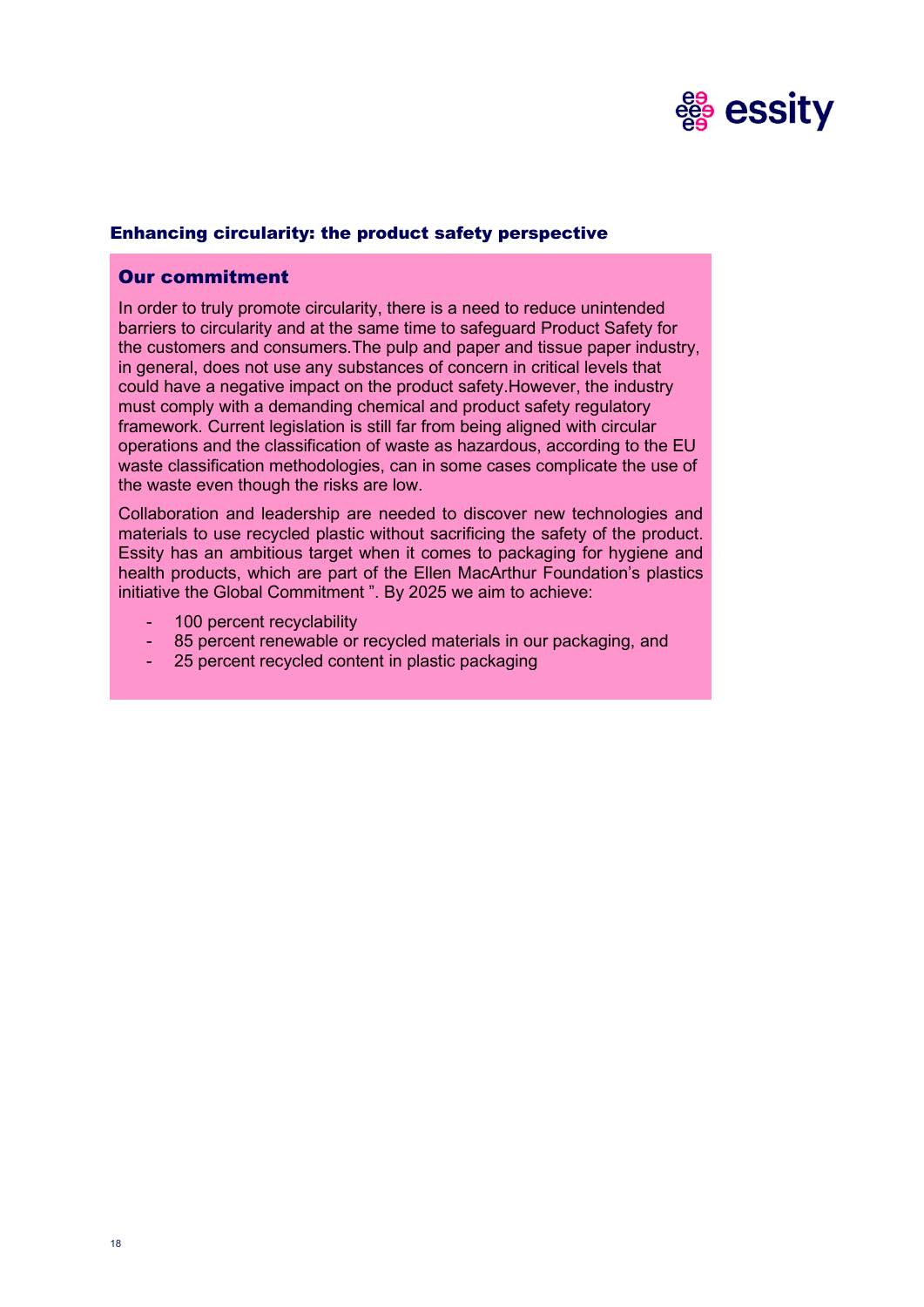

### Our request

- Essity calls for the implementation of an European environmental. product and health and safety regulatory regime that is based on a circular and risk-based approach, does not result in overlapping product, waste and chemical regulation and takes into account the variety of industrial sectors and their particularities.
- The Commission should consider opening different sectoral dialogues with the main industry sectors, while ensuring appropriate coordination of chemicals, product and waste-related policies and their proper implementation.
- We believe that introducing general mandatory requirements for recycled content for packaging without robust data could undermine product safety and the quality of packaging.
- We support the current initiative of ECHA to gather information on the presence of SVHCs in waste streams through the SCIP database.
- We request a commitment from the European Commission that the data gathered under the REACH Regulation and for the purpose of the SCIP database curated by the European Chemicals Agency serves the purpose of ensuring that only recyclates with good traceability are used for the manufacture of new products. It is important that the recycled material is safe and fit for its purpose.

# Our approach to safe products

The safety of our costumer always comes first. EU policy should ensure a sound interface of chemicals, products, and waste considering the circumstances of the different sectors. Thus, the Commission should consider opening different sectoral dialogues with the main industry sectors, while ensuring appropriate coordination of chemicals, product and waste-related policies and their proper implementation.

There are several challenges in the way of using recycled plastic in production of plastic film and bags such as fluctuating quality, impurities (ex. gel, color residues), durability and smell as well as their effect on extruders in film production etc. In addition the use of recycled plastic puts high demands on securing product safety. Food contact requirements is also an area of concern.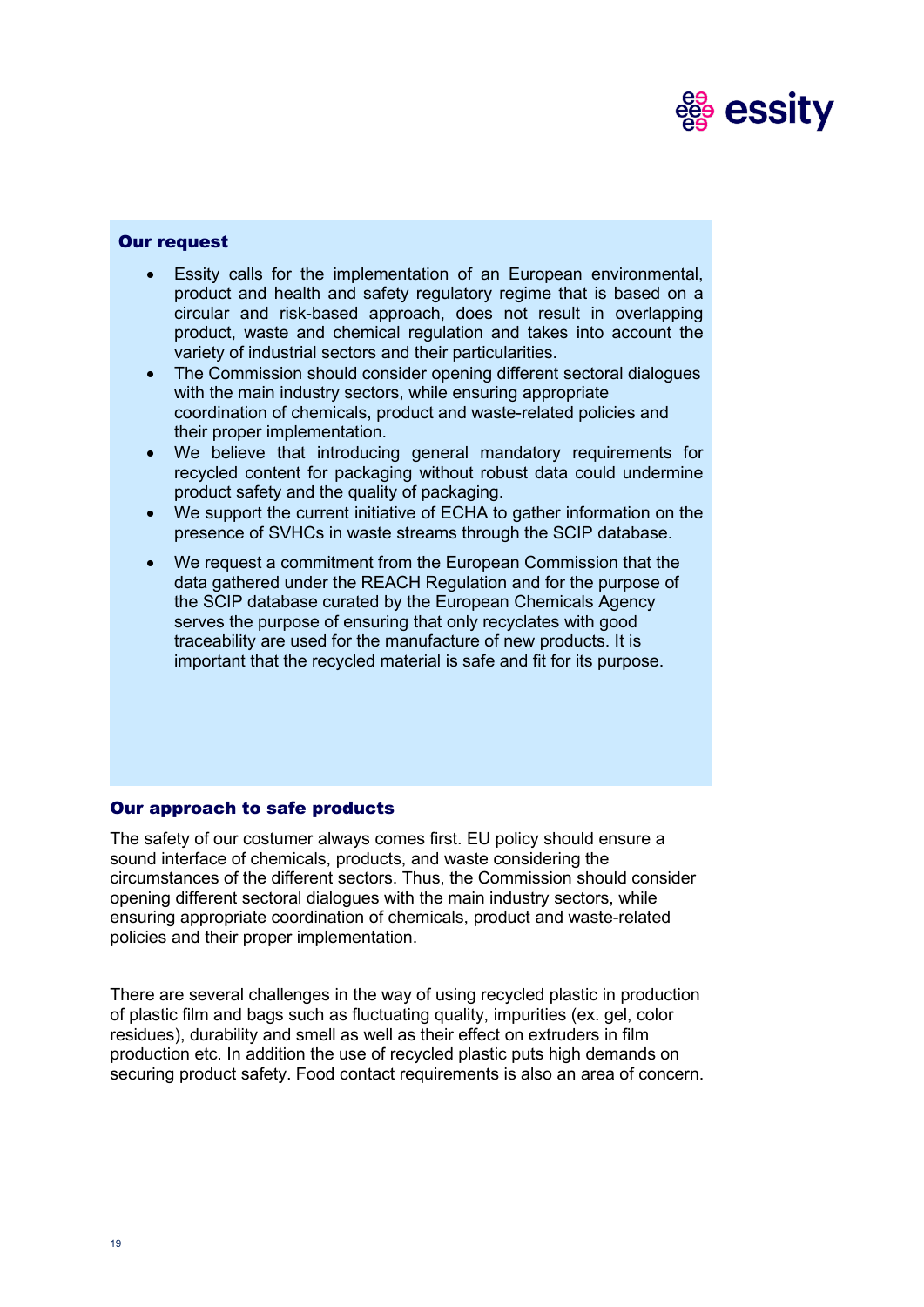

We see that collaboration and leadership is needed to discover new technologies and materials to use recycled plastic without sacrificing the safety of the product.

There are great uncertainties about how material can cease to be waste. Essity are of the view that the Commission should not address the described difficulties on the classification of waste with a single solution for all industrial sectors. Instead, it should encourage a classification of waste that is more risk based for most sectors, and address with specific measures those sectors that may raise concerns and that have a high environmental and health impact.

#### Examples of our work on the use of recycled plastics

- Better packaging material can be developed through collaboration. Essity is participating in RecyClass in collaboration with the Plastic Recyclers Europe organization to the design of products and packaging. The aim is to improve the design of packaging so that is easily recyclable into new secondary plastic materials. We are also participating through our trade associations in the Circular Plastic Alliance. Essity has started the process of working with recycled content in packaging taking into account both qualitative and product safety issues.
- Our targets on increase recycled or renewable content in packaging, together with EMF shows that concreate, measurable and ambitious targets gives results. In 2019, Essitys' packaging for hygiene and health products contained on average 68 percent renewable or recycled material.